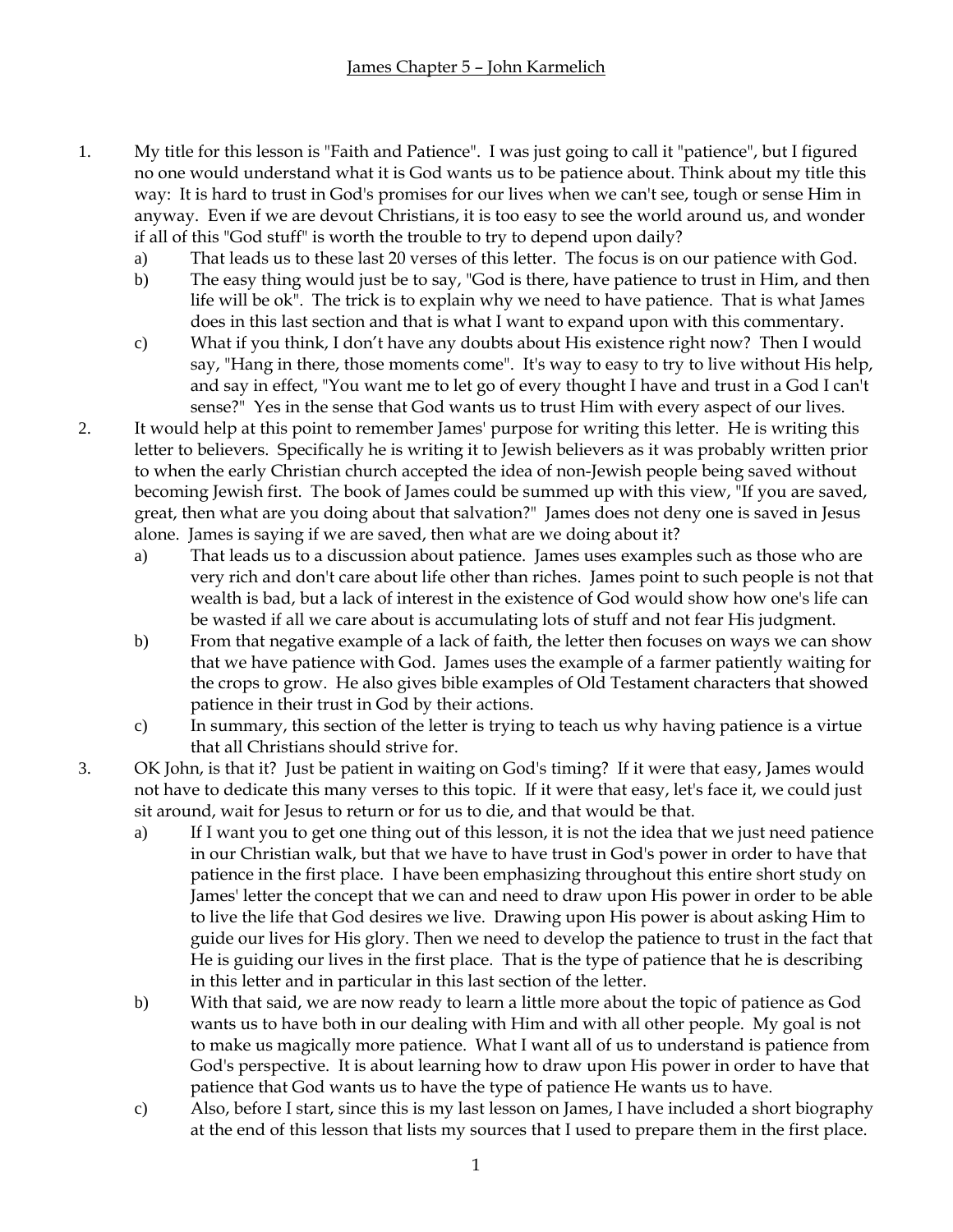- 4. James Chapter 5, Verse 1: Now listen, you rich people, weep and wail because of the misery that is coming upon you.
	- a) One of the great dangers in studying one's bible is to read bible verses of out context. If one just reads this verse, or even the first six verses of this chapter, one would think that James basically hates rich people and no one could be saved if they are very rich.
		- i) Stop and consider that there were a handful of rich people in the Old Testament that were saved. Abraham was a very wealthy individual. At the end of the book of Job, God restored Job's riches after a test of life without them. Even in the New Testament, odds are good that the Gospel of John Chapter 3, the teacher who came to Jesus with a question about salvation was rich and became a disciple of Jesus.
		- ii) My point is money itself is neutral. It is the sole dependence upon money in order to appreciate life that is the source of problems. An interesting note is that one can acquire lots of stuff and usually end up being becoming a very selfish person once one has all of that money.
		- iii) There is an old Quaker expression that goes, "Tell me what thing you cannot live without and I'll explain why you don't need that thing in the first place".
	- b) Most of us reading this are Americans and are far richer than most of the world can even relate to. All one has to do is travel to most parts of the world and one realizes how rich any American is in comparison to the most of the world. Does that mean that all us who live here are going to be condemned by this section? Hardly.
		- i) This comes back to my point that money itself is neutral. It may help at this point to recall where we last left off in the book of James. At the end of the last chapter, he was taking about (remember that chapter numbers were not part of the original text) people who made a living as merchants going from city to city. James' point was that one should say "If it is God's will, let us go to that city" as opposed to just doing that act without considering what is God's will for our lives.
	- c) My point here is that James is still using the accumulation of wealth as an illustration, but his point about wealth is different here. The issue is no longer about seeking God's will to make a big financial decision. The underlying issue of the start of Chapter 5 is about what will happen to us if we spend our lives ignoring God in the first place?
	- d) Think of the first part of the chapter this way: The last part of Chapter 4 effectively asked us to think about God before making a big financial decision. Now this chapter starts by saying here are the consequences for ignoring God to only focus on one's own well being.
		- i) This leads me back to my title of "Patience and faith". Let's be honest, when we see or read about someone with a lot of wealth, we can easily get jealous and wish that we had that type of wealth. What we fail to see is the consequences of living with that type of lifestyle of ignoring God in exchange for having all of that luxury.
		- ii) Living with the consequences of failing to trust in His guidance is the type of faith and patience that James wants us to focus upon as we read this text.
	- e) Let me try this one more way: I doubt there are many very wealthy individuals who read James' letter. Let's be honest, such people don't want to hear that how they are living out their lives is wrong. They don't want to hear how selfish they have become by focusing only on their wealth and how they achieve and maintain it. By far, most people who are Christians throughout history and even today do not fall into this category of people as described here in these verses.
		- i) Remember that the condemnation is not of being rich in the first place. James is going to emphasize the danger of ignoring God just because one has achieved say acquiring tremendous riches, or anything else one thinks that can make one happy by achieving such goals. He is warning such people that while they live in luxury now, a judgment day coming. Since they ignore God and only focus on what they acquire in life, they will suffer far more than the good times they have now.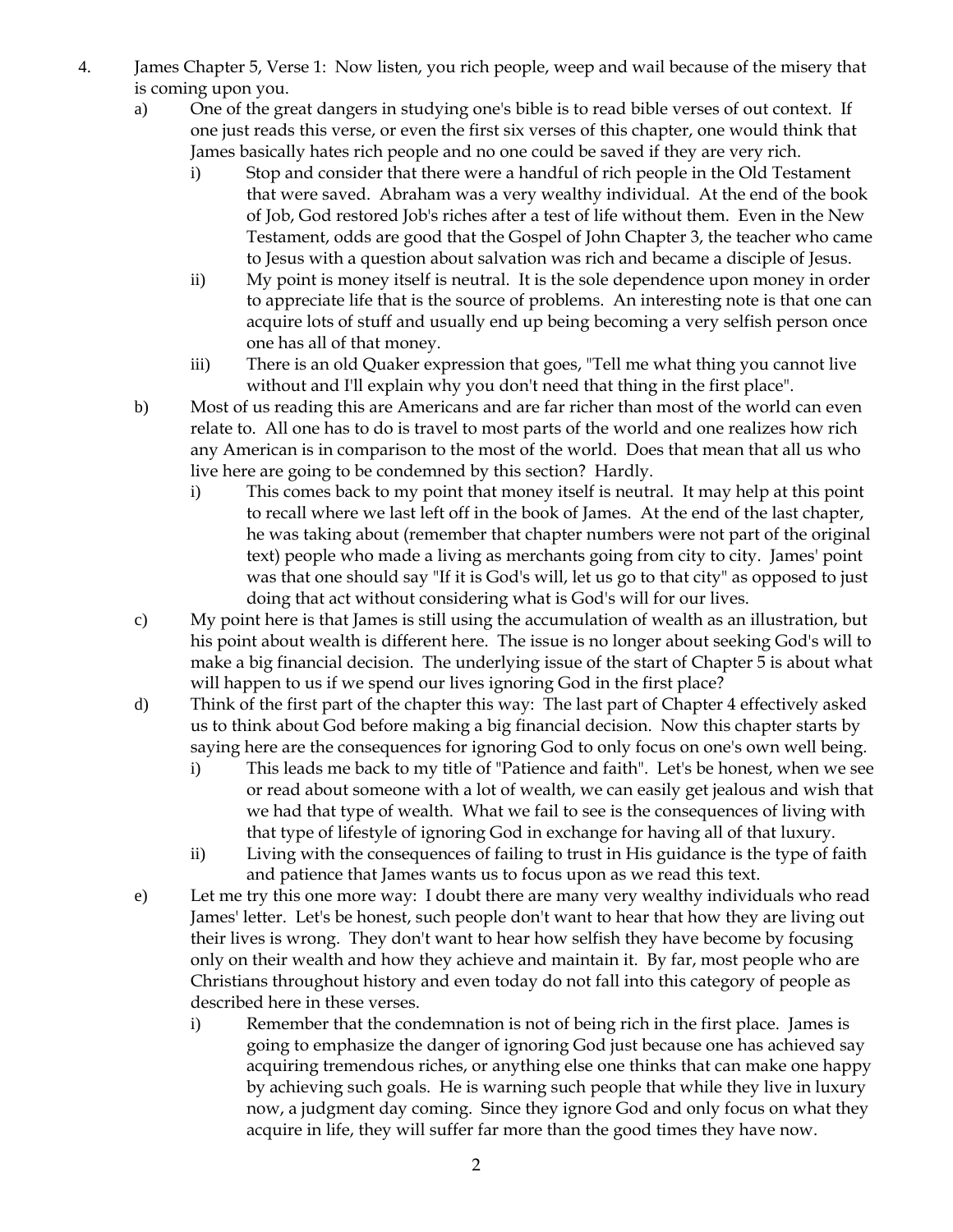- 5. Verse 2: Your wealth has rotted, and moths have eaten your clothes. <sup>3</sup> Your gold and silver are corroded. Their corrosion will testify against you and eat your flesh like fire. You have hoarded wealth in the last days. <sup>4</sup> Look! The wages you failed to pay the workmen who mowed your fields are crying out against you. The cries of the harvesters have reached the ears of the Lord Almighty.<sup>5</sup> You have lived on earth in luxury and self-indulgence. You have fattened yourselves in the day of slaughter. <sup>6</sup> You have condemned and murdered innocent men, who were not opposing you.
	- a) If you thought James was tough on rich people in Verse 1, then you don't realize that he was just getting warmed up. James really lays into such people in Verses 2 through 6.
	- b) James basic point is see all of these things that you have based on your wealth, you don't realize that they will all waste away. None of them matter for eternity. Beautiful clothes will eventually be eaten by moths or they will just wear out over time. The point is such riches don't last forever.
		- i) One has to be careful as one reads this. Again, I don't believe God condemns the idea of owning things. He condemns the idea of trusting in those things for one's happiness and joy and ignoring Him as we focus on those things.
		- ii) Think of it this way: One of the 10 commandments is not to steal. If God is against the idea of stealing, then He must favor the private ownership of things.
	- c) This leads me to Verse 3: If one knows about pure gold and silver, they do not corrupt in that pure form. It is only when it is mixed with "impurities" that those other things wear out. People who work with metals refine them by burning off those impurities. The point here is not that their specific gold and metal is corroded, but that it is a true waste of a life to only spend one's life focusing on acquiring such things.
		- i) The key point is we can't take that stuff with us to heaven. There is a classic story about a man who wanted to take a few bars of gold into heaven. When he arrived at heaven, the response of the gatekeeper was, why would you want to bring some common paving up here when there is plenty of that already lining the streets?
		- ii) I want to state again that I am not against the idea of earning a living or even the idea of acquiring things. The question is always, what is really important to us? If we lost those things tomorrow, would we still have joy? This reminds me again of that Quaker concept of "Tell me what you can't live without and I'll explain to you why we don't need that thing in the first place". That is what James is trying to get across to us in this text. Meanwhile, I'm still not finished with this text.
	- d) In Verse 4 James condemns these rich people for not paying their workers fairly. The idea is that these people got rich by cheating their employees. I don't believe James is arguing for some sort of socialist system where everybody gets paid the same. He is condemning the idea of promising to pay a certain wage, and then not actually paying that wage when the job is completed. It is condemning the idea of getting rich by cheating others.
		- i) This reminds me of an old movie line stated by someone playing a rich investor: His motto was I don't take money from widows and orphans I make them money. The point is God does not want us to get rich by stealing it from those in need, but by investing our time and resources in ways that benefit others. This comes back to the question of are we seeking God to do His will, or are we only using our time for say, acquiring our own wealth? That idea of not caring very much about our eternal destiny is what James is focusing upon in this section of the text.
		- ii) James is effectively saying to wealthy people that don't care very much about their eternal destiny, "You think you've got it made? Well, you ignore the fact that one's time in heaven or hell is a lot longer than one's time on earth.
			- a) Remember that my lesson is about faith and patience? That's the key point here. We need to remember those concepts about His judgment is coming to all of us based on how we live out our lives here and now.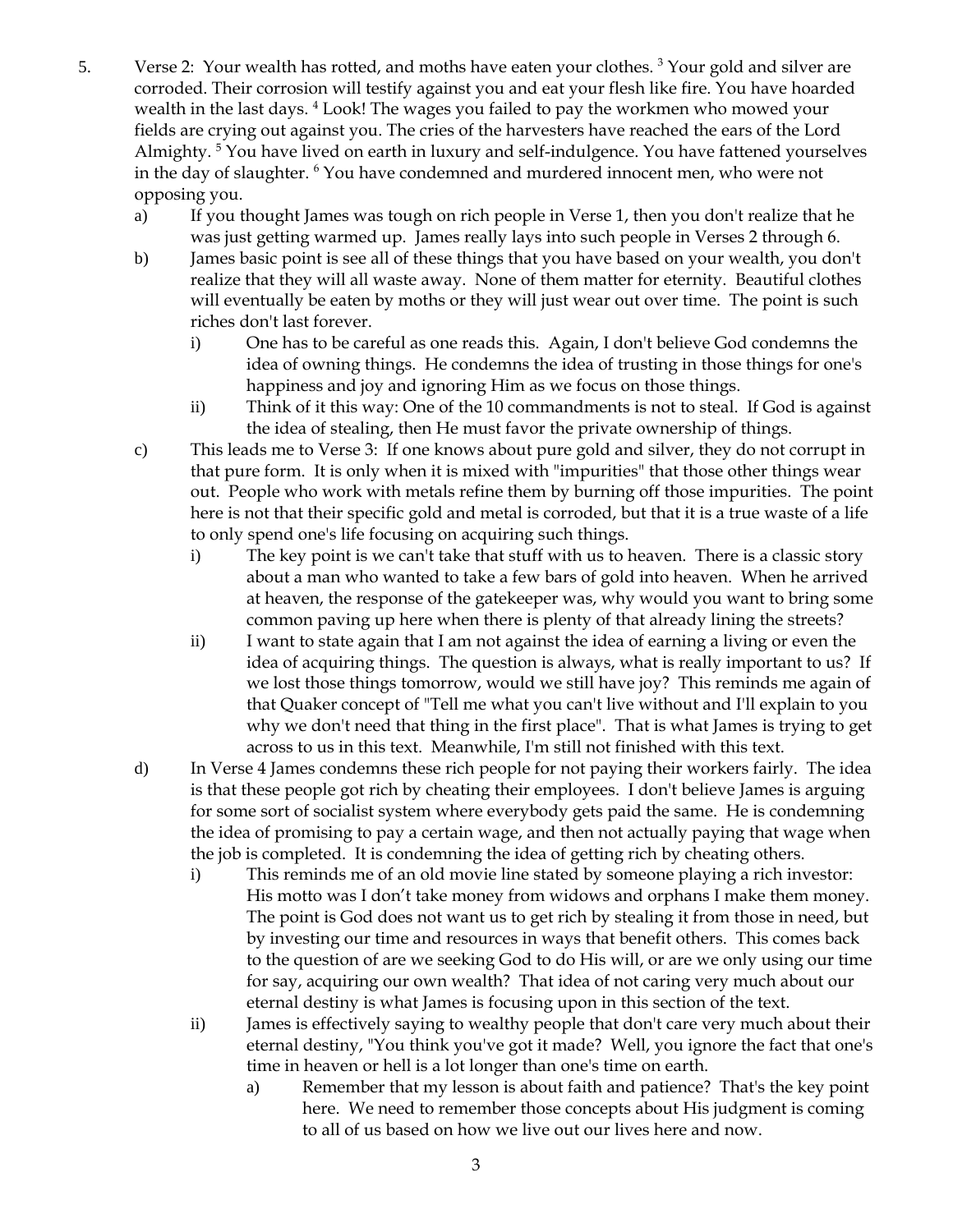- 6. Verse 7: Be patient, then, brothers, until the Lord's coming. See how the farmer waits for the land to yield its valuable crop and how patient he is for the autumn and spring rains.
	- a) OK, enough complaining about those that only care about this life here and now and not their eternal destiny. It is time to focus on the positive side of patience and faith: That is, there is a wonderful eternal destiny coming for those who are trusting in Jesus complete payment for our sins and are willing to live out our lives based on that trust in that fact.
	- b) James here compares living life with that type of patience to a farmer. Is he saying that a farmer doesn't have to work hard? That doesn't describe any farmer that I have ever even been aware of. James is saying that to be a farmer requires patience. To make a living in that profession requires one's dependence upon God for rain at certain times of the year. Let me explain that one both historically and taking Israel's climate into focus:
		- i) In Israel, it does not rain that much. What rain does come usually happens in the winter months. However, the farmers there were dependant upon some rainfall in the fall to soften up the ground to plant their crops. They also desired spring rain to help those crops grow. One has to remember that they did not have any fancy irrigation systems to water the ground, so rain was a necessity.
	- c) Even today with all of our modern technology and farming techniques, without water, the food we depend upon would not grow. Farmers today still depend upon rain as they get the idea that rain is necessary for the water sources to be there for crops to grow.
	- d) The point here is not to make us experts on farming. The point is about having patience when one is farming crops. That type of patience is what is also needed for the Christian believer. Let's be honest again, it is tough to be dependant upon a God we can't sense. That is why we need that type of farmer's patience. Just as farmer's put their trust in the idea that rain will come during certain seasons, so we must trust that there is a judgment day coming for all people.
		- i) Let's put it in basic terms. If there is a God, what does He want from us? If this life is all that there is, we should be like those rich people described earlier and try to cheat people so we can live as good as possible now. However, if there is a God, and He is going to judge all people eternally, then we should obey Him. We don't do this to earn His love, but just because that is the best way to live, knowing that there is a judgment day coming for all people.
		- ii) But if we are not judged for our sins, how are we Christians judged? It is based on how obedient we are to what God has called us to do with our lives. It comes back to the question of, "Did we use our lives to make a difference for Him, or just use it to enrich our own lives?" That is what James is asking here and uses examples of good and bad people to make his point.
		- iii) With that said, I believe I am patiently ready for the next verse.  $\odot$
- 7. Verse 8: You too, be patient and stand firm, because the Lord's coming is near.
	- a) Meanwhile, James is saying while the farmer is being patient in waiting for rain at certain times of the year, we too need to be patient that God's timing for us is coming.
	- b) This comes back to a point made in the last lesson. It is that life is short. James compared our lives to a "midst" in Chapter 4. The point is just as one can see one's breadth on a cold day and it quickly disappears, so are time in this world is very short in comparison to the eternal time frame of either heaven or hell. As I write this, I am very aware of a relative of mine who is currently dying. She is receiving hospice care at the moment. That is a nurse who assists those who are dying. My point is our time on earth is precious no matter how long or short that time is. If this life were all that there is, life would be very unfair.
		- i) One of my favorite illustrations on this is, "What does one say to a child dying of cancer: Too bad for you or better luck next time?" If there is no heaven, life can be very unfair for lots of people. However if there is a judgment day, one should live out their lives in fear of that day and not just on "stuff" now.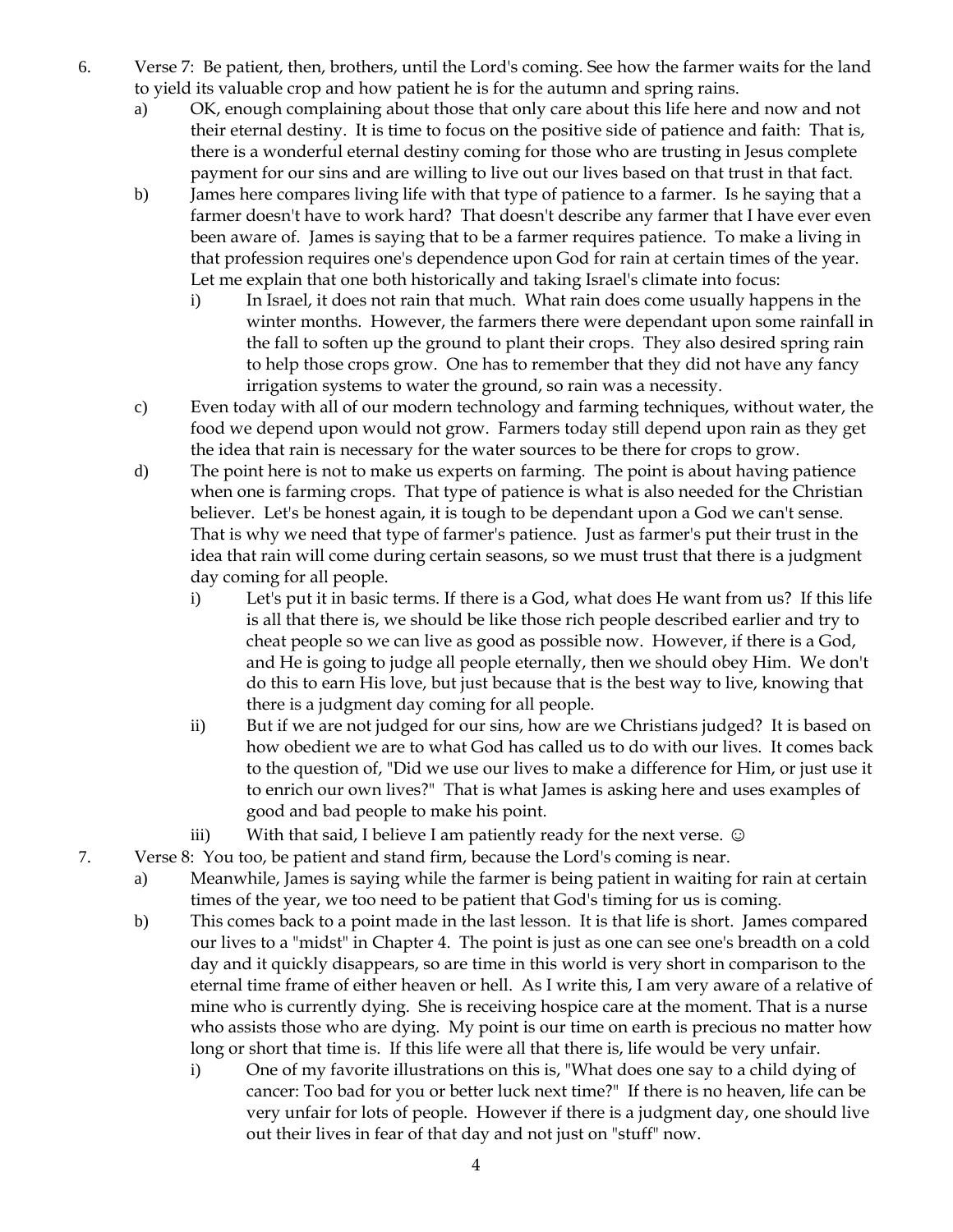- 8. Verse 9: Don't grumble against each other, brothers, or you will be judged. The Judge is standing at the door!
	- a) James takes a side-step here and focuses on the issue of grumbling. I taught a lesson on the sin of grumbling back when I taught the book of Numbers. Most of us don't consider grumbling to be much of a sin, especially in comparison to say murder or theft. Yet, God considers grumbling against Him or against other Christians to be a sin. Let me explain:
		- i) In context, grumbling is about not accepting God's will for our lives. Grumbling about other people is about not accepting the idea of putting the needs of others as a priority over our own needs. I'm not saying life does not get difficult at times for all of us. The point is there are healthy ways to deal with problems and also very an unhealthy way. An unhealthy way is to just grumble about our situation and not take it to God in prayer. Another unhealthy way is to get mad at other people because they are getting better things in this life than we have.
		- ii) What God wants instead of grumbling is to take what issues are bothering us to Him in prayer. Pray something like, "I don't like this situation. It is very unfair to me, or unfair to those I care about". Grumbling is when we say or think, I don't want God to be in charge of this situation. I want it done my way on my timing."
	- b) Now that I've beaten grumbling over all of our heads for a bit, let us think about this verse in context of the previous verses. James point earlier was about the importance of having patience and faith as there is a God and He will judge all people one day.
		- i) The point here is God will not only judge unbelievers but believers as well. I don't hold the view that He will condemn believers for every sin we commit or even the idea of condemning us for grumbling. My view is that we will fail to earn rewards in heaven (however that works) by our failure to being faithful to letting God be in charge of our lives at that moment in time.
		- ii) When James says, "The judge is at the door", it is a colorful way of saying that our lives are short. We never know when our time is up. That is why we have to use the most valuable thing God gives us, our time and give it back to Him by saying in effect, "You are in charge of my life. Make it obvious to me how You want me to use my time and my resources to make a difference for You today." Then we go forward, make the best decisions possible and trust in the fact that God is guiding us through good and bad times. That is where our patience comes into play.
		- iii) James uses grumbling instead of say, theft or murder as if he is saying even when we are just thinking or "murmuring to ourselves" the wrong thing to do, that too will affect our eternal destiny just as much as actually acting out a sin.
- 9. Verse 10: Brothers, as an example of patience in the face of suffering, take the prophets who spoke in the name of the Lord. <sup>11</sup> As you know, we consider blessed those who have persevered. You have heard of Job's perseverance and have seen what the Lord finally brought about. The Lord is full of compassion and mercy.
	- a) Here James uses an Old Testament example of someone who has done well by trusting God despite bad circumstances. Remember that James wrote this letter to Christians from Jewish backgrounds. Such people would be familiar with major characters named from the Old Testament.
	- b) The specific example that James picks here is Job. The short version of Job is that he was very rich both in terms of what he owned and having a big family. God allowed Satan not only to take away all Job owned but also to put Job in a lot of physical pain. The purpose of this test was to see whether or not Job would still trust God during that time. Most of the book of Job is a debate between Job and his friends about why he was suffering. None of them understood that God allowed this to happen to test Job. His friends argued falsely that Job had sinned to allow his misfortunes. At the end of the book, God restored Job's heath and his riches based on the fact Job trusted God during all of that time.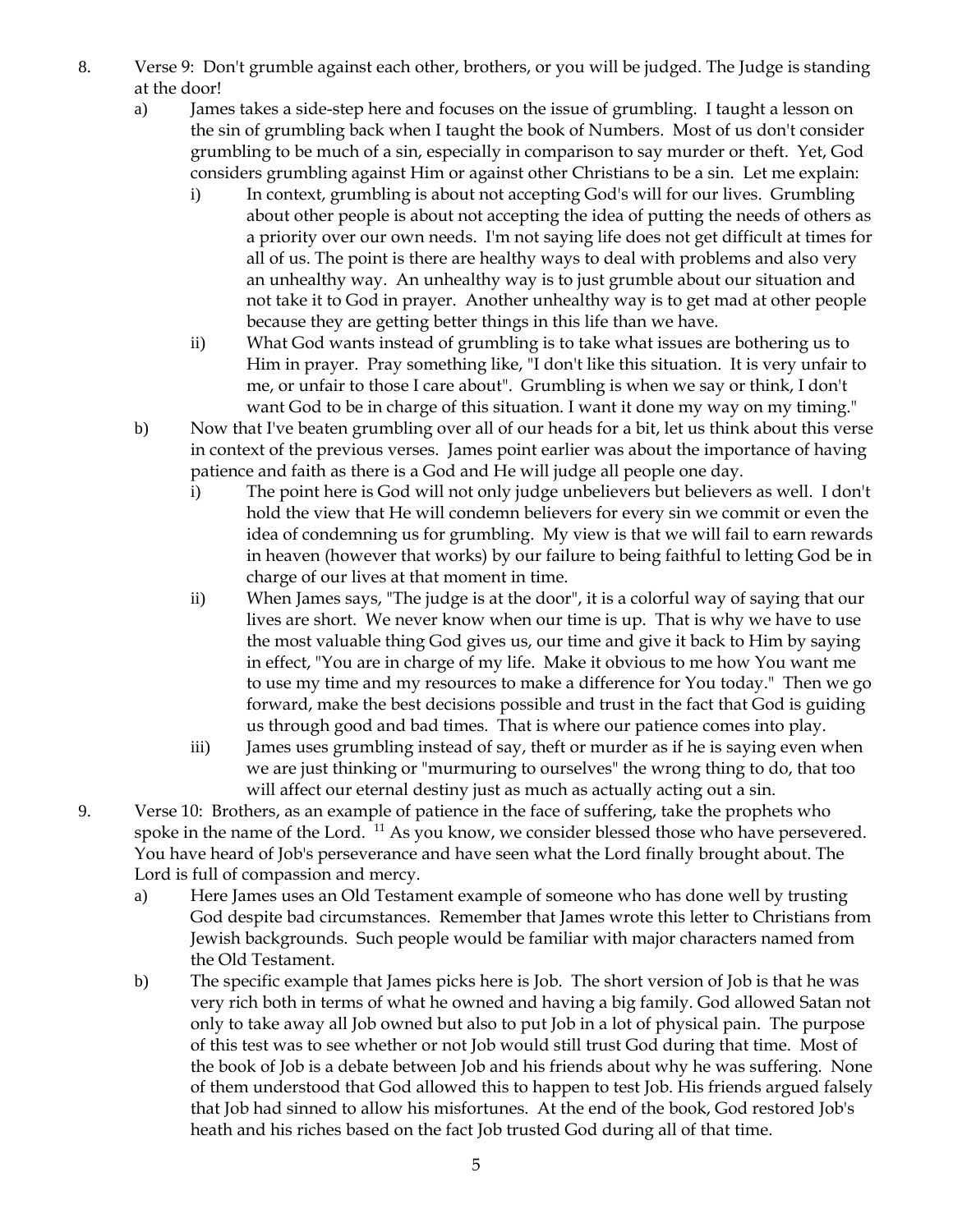- c) OK we sort of know that story. Why tell it here? The issue is not that we are all destined to suffer like Job. As I side note, I've yet to teach Job and have been nervous about taking on that study, as I feared that God may take away all I own to help me relate to that book. That is one fear I have to let go and trust that He will help me understand it His way and on His timing. With that said, enough of my fears. Back to why James brought up Job.
	- i) James point is that no one person listed in the Old Testament suffered in life more than Job did as recorded in this book. Yet despite that suffering, he never stopped trusting in God's existence and Job's belief that God will resurrect him one day.
	- ii) To put it another way, no matter how much we suffer, the point is eternity is going to be a whole lot longer than our time on earth. The point is no matter what we may be going through at the moment, the longest one's problems can possibly last is one lifetime. As James said in the last chapter, that time frame is like the breath one can see coming out of one's mouth on a cold day in comparison to eternity.
	- iii) In summary, James is saying eternity does exist, God will judge us based on how we have lived out our lives here and now, and no matter how much we may have to suffer in this lifetime, it is nothing in comparison to the length of eternity.
- d) That leads to the logical question of, how do we know for sure that God exists and that we will be resurrected into heaven? If you study the bible carefully, you will find that there is very little, if any discussion about God's existence. The bible is mostly about the point that God exists, we have to deal with it, and here is what He expects of us since He does exist.
	- i) The question becomes in effect, "How do we know the bible is the word of God as opposed to some other religion or no religion at all?" In that sense, the bible goes to great lengths to prove that God does exist and the bible is accurate. Let me give you a good way to remember how this is. In the back of most bibles is a bunch of maps to show the geography at different stages in history. Therefore, I would like you to remember the word "MAPS" as an acronym:
		- a) M is for manuscript. There is far more manuscript evidence to support the accuracy of the bible than any other book in ancient history. For example, what we know about the existence and history of Alexander the Great is based on a single ancient document. We have literally a mile high pile of manuscripts that were gathered from three continents with parts of, or the entire bible. Yes there are copyist errors, but by putting all of those copies together one can see the complete story pretty much as it was originally intended to be.
		- b) A is for accuracy. Historical evidence from where the events of the bible have taken place does support the accuracy of the book. The study of all of those thousands of ancient manuscripts supports when put together gives support to its accuracy as well.
		- c) P is for prophecy. About one third of the bible is future predictions. Many of those have already come true with 100% accuracy. Many more of them are about the events of Jesus Second Coming. The point is if we can trust the accuracy of what has been predicted correctly, we can also trust in the accuracy of what will happen in the future.
		- d) S is of statistics. Think of the great number of predictions about the birth and life of Jesus that have come true. Even if one does not believe the Old Testament predicts about Him, one has to see the evidence of the billions of people who have become Christians as statistical support. There are lots of very detailed studies one can do about bible statistics and how it supports the accuracy of the book in the first place.
- e) In summary James is saying here is saying God is real, He has a wonderful destiny for us and if we trust in Him, whatever we have to deal with now is worth the trouble.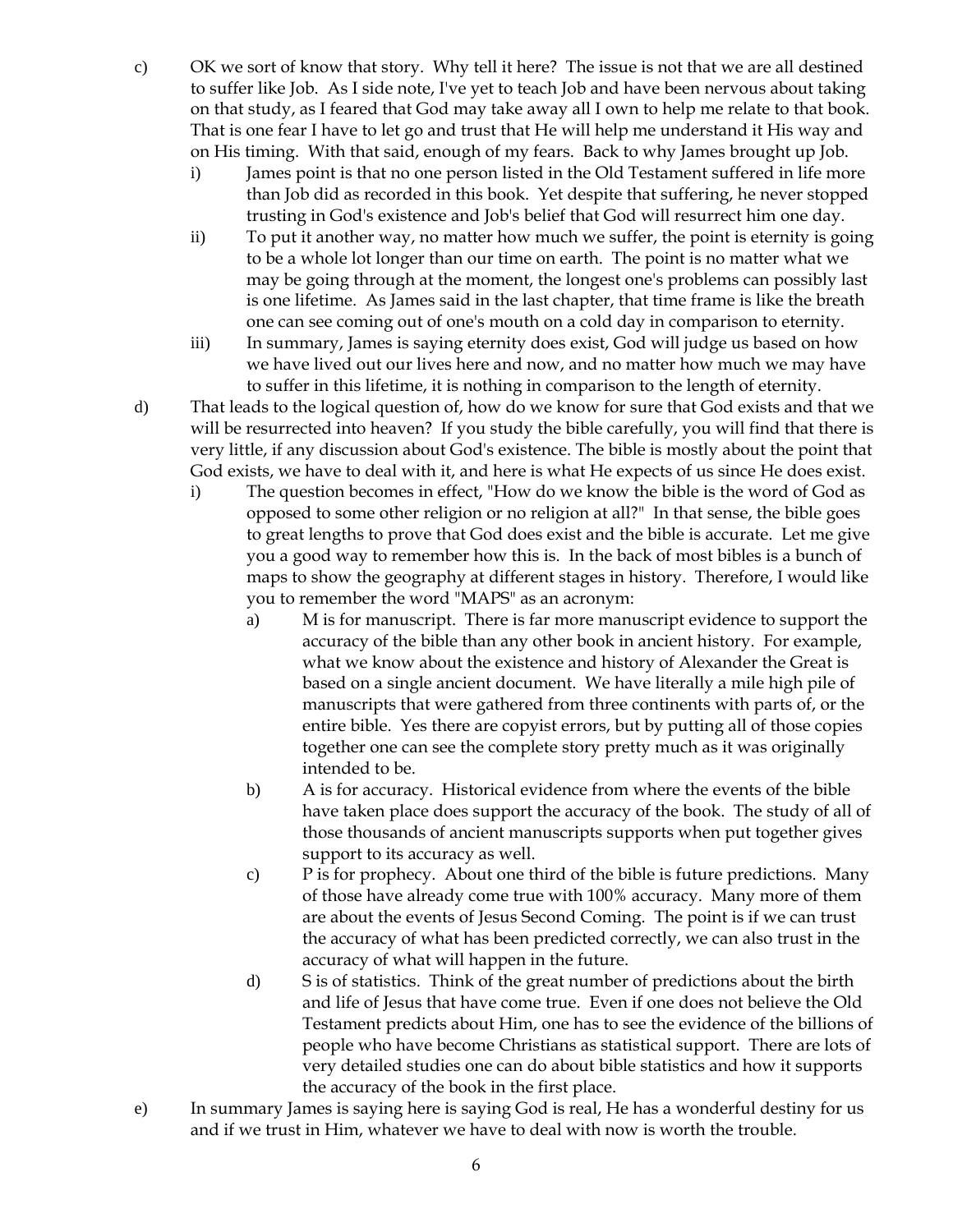- f) It may even help to remember that James wrote this letter to Jewish-Christians who were scattered around the world due to persecution for their faith. James is saying here, that all of this is worth it. The bible still is the Word of God. Jesus did die for our sins. Whatever we have to go through in our life now, is worth it for the eternal destiny in heaven based on our trust that Jesus is God, He is in charge of our lives and He did die for our sins.
	- i) That is why James brought up Job here. To state that even if we have to suffer as much as Job did, it is worth it. Even if our suffering is not that bad, God still calls us to live a life based on trusting Him to guide us as to how to live. That is why we need to have patience through whatever we are going through that God is real and whatever we have to deal with is worth the cost in comparison to all of eternity. Now that I've beaten hat point to death, I can move on to the next verse.
- 10. Verse 12: Above all, my brothers, do not swear--not by heaven or by earth or by anything else. Let your "Yes" be yes, and your "No," no, or you will be condemned.
	- a) This verse seems confusing when reading it in context of the previous verses. James was lecturing us on the importance of being patience and waiting on God's timing in order to live out the type of life that He wants us to live. Now, he is saying to us in effect "above all of that…do not swear". You would think he might say, "above all of all of that waiting on God's timing, keep your focus on Him, don't murder or steal" or something like that.
		- i) Instead we get "over and above all of that" don't swear. So what is that all about?
		- ii) I think James is saying here is in effect, "While we are waiting on God's timing, we still have to be a good witness for Him to the world." If you think about it, to keep our focus on God and avoiding sin is all about being a good witness for Him.
	- b) OK then, if that is true, why this emphasis on not swearing? The issue is about being men and women of our words. Let me give a little background on this:
		- i) In Jewish culture, some oaths were more binding than others. In our culture, one can cross one's fingers behind one's back and that secretly means that what we are saying is not binding. Jewish people at that time had a roughly similar sort of idea that one can make an oath that was not binding if it was said the right way.
		- ii) My point is that concept was silly then and it is silly now to think that way. God expects us to be men and women of our word, period. We can't cross our fingers behind our back and think we can get away with something.
	- c) So why is this so important? The important idea is that God cares about us being a good witness for Him. If we are the type of people who can't be trusted to keep our promises, how can we be trusted when we tell others about God? If we swear up and down what we say is the truth and it then turns out not to be true, how can anyone trust what we say when it comes to really important issues like one's eternal salvation?
		- i) That is why James is saying don't swear. Just say yes when one needs to say yes and say no when one needs to say no. When one is wrong about a situation, one just needs to apologize and say one was wrong and not make excuses.
		- ii) One of my favorite sayings on this topic is, "The blood of Christ has never covered one excuse". People are more than willing to accept honest apologies. Excuses for doing the wrong things are essentially our ego's trying to cover our tracks.
		- iii) Remember the big picture idea: Being a good witness for Jesus. Despite whatever one is going through at any given moment, despite the difficulty of having to wait on God's timing, we still need to be a good witness for Him. That is why James is saying "above everything else" to be honest in our dealing with people so that we can be considered trustworthy people.
	- d) Before I move on, once again, note that James is saying things "parallel" to Jesus' Sermon on the Mount speech from Matthew Chapters 5 to 7. Jesus said in Matthew 5:37 to "Let our yes be yes and our no be no". One can't help to notice the similarity between what Jesus said and what his half brother James is preaching to us here in Verse 12.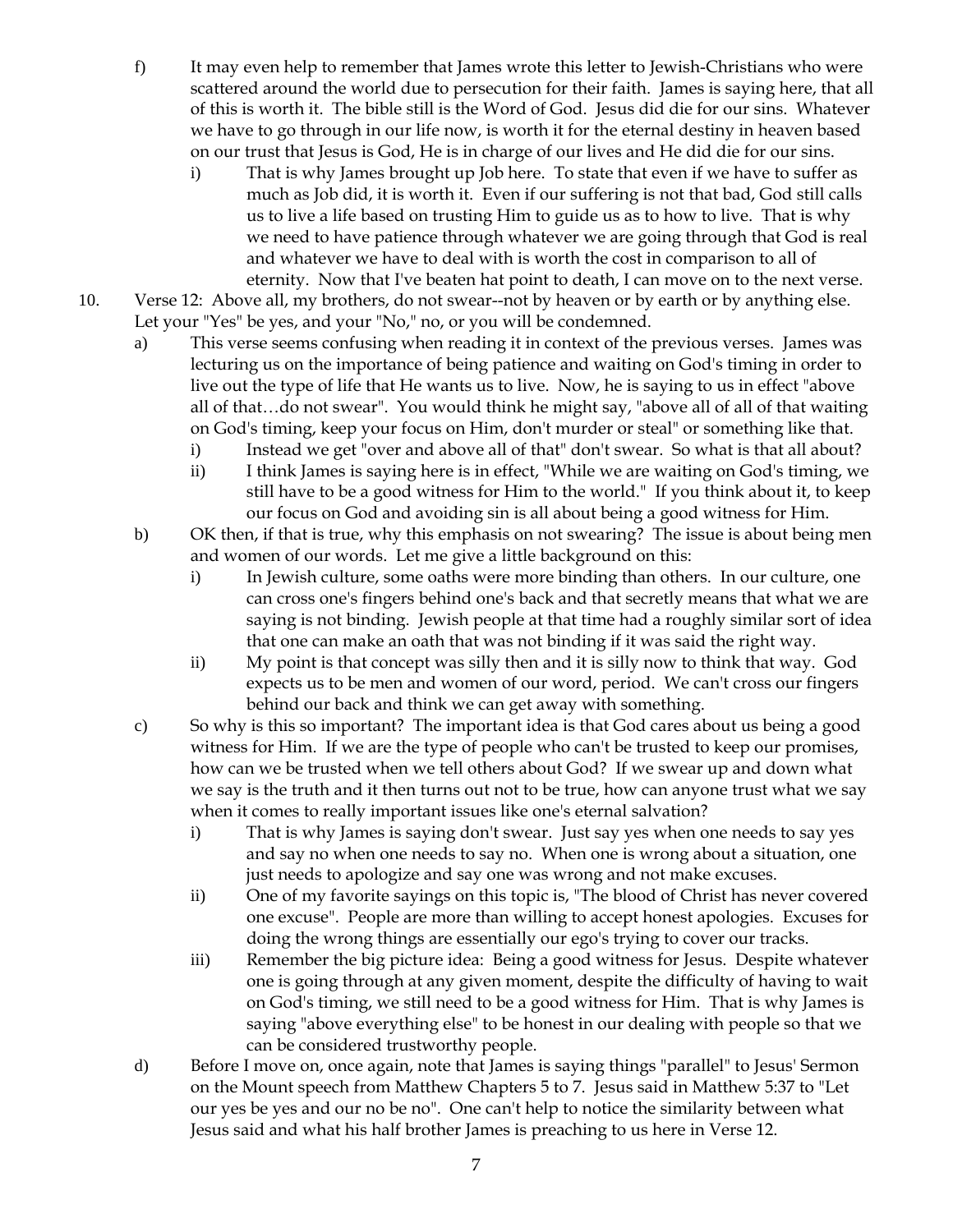- 11. Verse 13, Part 1: Is any one of you in trouble? He should pray.
	- a) I heard a comment recently about someone with a really bad migraine headache. He had the elders of his church pray over him. After the prayer, one of the elders who also dealt with migraines give the sick person some pills to take to relieve the migraine symptoms. My question is, "Is that a lack of faith to take that medicine?" Was the prayer even helpful if one is going to take such medicine? The answer is yes, the prayer made a difference.
	- b) Remember the purpose of prayer: To get our will in line with God's will. Prayer is there to help us understand God's perspective in such situations. It is acceptable for us to want a migraine to go away and to pray about it. A good second line to that prayer would be to help us learn what God wants us to learn from that headache and see pain among other things from His eternal perspective. Honest Christian doctors will tell you that the main purpose of most medicine is to help us deal with pain until the body heals itself. It is the honest fact that God cures most of our ills through time.
		- i) Grant it, things like open-heart surgery and setting crooked bones in place require good surgical skills. The point is what doctors do is help our bodies get better by correcting what needs to be correcting.
	- c) This leads me back to prayer. The issue is not just medical needs, but whatever other type of trouble we can get in. Remember that James is writing this letter to people who are on the run for their lives just for being Christians. James is saying we should pray regularly for God's help and guidance, but still make whatever effort we have to, to run and hide in such a situation.
	- d) My whole point is simply that we need to seek His guidance but at the same time do what is practically necessary to deal with whatever trouble we are in at that moment.
- 12. Verse 13, Part 2: Is anyone happy? Let him sing songs of praise.
	- a) Here we get the opposite of being in trouble: That is being happy. Remember what is the difference between happiness and joy: Happiness is based on our circumstances and joy is our attitude no matter what are the circumstances. If we just received some big prize or say a lot of money, we may be happy for the moment, but joy is about our attitude.
	- b) James' point here is that if we are happy for some reason, be grateful to God for whatever reason caused that happiness. As I said in my last lesson, remember the expression, "Are you going shopping? Great, take God with you." The idea is about making Him part of every aspect of our lives including the things we enjoy doing. God should not just be an entity we pray to when things go wrong, but someone we can share our happiness with, during times when things are going well.
	- c) Also think of it this way: Would you rather be around a person who is happy all the time or a person who is complaining all the time? Of course there are difficult times in life. I'm just saying that being a good witness for God is more than just praying for Him when life is not going well. It is about being grateful for the good things we have in life. Not only does it keep us focused on Him, but it also makes us a better witness to others around us.
	- d) Now the bad news. That is all the happiness we get for awhile.  $\odot$  In the next few verses, James is going to focus on the issue of being sick and having others pray for those who are sick in the church. So with the issue of being sick in mind, let me start:
- 13. Verse 14: Is any one of you sick? He should call the elders of the church to pray over him and anoint him with oil in the name of the Lord. <sup>15</sup> And the prayer offered in faith will make the sick person well; the Lord will raise him up. If he has sinned, he will be forgiven.
	- a) The first thing to discuss here is why should elders pray over someone who is sick? Does that mean that person will automatically get better? Not that I have seen. If the elders of any given church have the power to heal anyone who is sick, why aren't they standing in hospitals all day healing people? Before I get into a discussion of these verses, remember the fact that only God alone can forgive our sins, not the elders of our church. Therefore, the purpose of this ritual is something far more than just asking for sin forgiveness.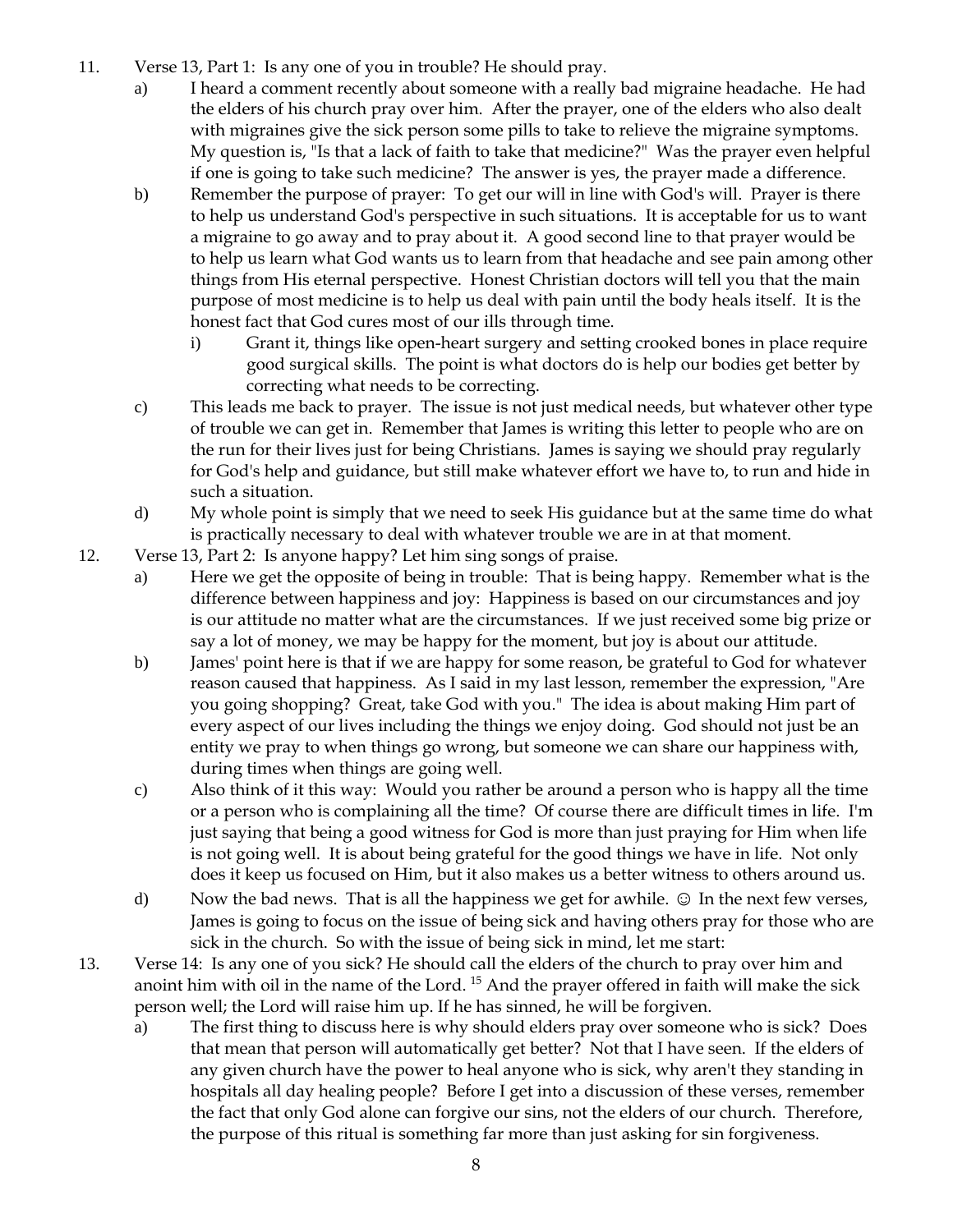- b) I would like you to notice in Verse 14 that the word "elders" is in plural form. That way, if God does choose to do some sort of miracle and heal a sick person, no one single person is getting the credit for that prayer being offered to God at that moment.
- c) Coming back to my relative who is dying at this moment, I know her family all are strong Christians. I'm guessing that there are many people praying for that person as I write this message. We all know that no matter how much we pray, sooner or later all of us will die. My point is this ritual of calling church elders to pray over a situation is not a guarantee that sick person will get better. If that is true, why does James say this in the first place? Good question.
	- i) For starters, when God does choose to do a miracle, which I have seen many times in my life, there are now multiple witnesses to God doing that healing.
	- ii) What about pouring oil on the sick? Do we take that literally? I have personally been involved in watching such rituals. In the Middle East, oil is associated with giving someone comfort. Pouring oil on someone is soothing in hot weather.
	- iii) I don't think there is any special magic in whatever oil is used for that ritual. It is just a ritual that is associated with God. If He chooses to use that specific ritual to heal a person, that is His business and not ours. I see this whole ritual as, "It can't hurt to try". If the sick person gets well after this specific ritual is performed, then we can give God the credit.
	- iv) So if that is true why not just try any sort of ritual? The issue is whether or not that ritual is associated with the true God of the Universe or not. God does not share His glory with anyone. The reason God wants us to give Him the credit is not for His ego, but simply to get and keep our focus upon Him in our lives.
- d) Let me step back and focus on the big picture of the book of James. The main point in this whole letter is in effect, "If you are saved, what are you doing about it?" Most of the text in this chapter focuses on the issue of patience in waiting on God's timing. James then said that no matter what we are dealing with, we need to be a good witness for Him.
	- i) That means praying for help in bad times and singing songs of praise when we are happy. Now James gives this ritual about having our church elders pray for us or say for others we love when they or us are sick at the moment.
	- ii) The common thread of the whole section is about keeping our focus on Him and waiting on His timing to deal with whatever it is we have to deal with.
	- iii) Again, having elders pray over a situation is a way of having group involvement so no one person gets the credit for the way that they prayed if God so chooses to work at that moment to heal that person.
	- iv) Before I move onto the next related topic, I also want to say that I have seen some incredible miracles in my own lifetime when this ritual is performed. The point is not the exact way we perform the ritual. The issue is our sincerity in trusting God to work and again, waiting on His timing. I can't explain why God chooses to do incredible miracles for some and others have to go through horrible suffering and death. I just know sometimes, He does choose to work that way. This is just one of those situations where we just have to trust that when we get to heaven He will explain why He allows some things and not others to occur.
	- v) I am reminded of something I once heard Chuck Swindoll (a prominent Christian pastor and speaker if you have never heard of him) say, "When we get to heaven, the only word we will get out of our mouths in God's presence is the word "oh"."
		- a) That is, we are wondering why God allowed this or that to happen and after God explains it, all we can say is "oh" as in that is why You allowed this event to happen the way it did. The point is you and I cannot explain all of the great and horrible things that happen in our world. I simply trust that God exists and He allows things to occur His way for His reasons.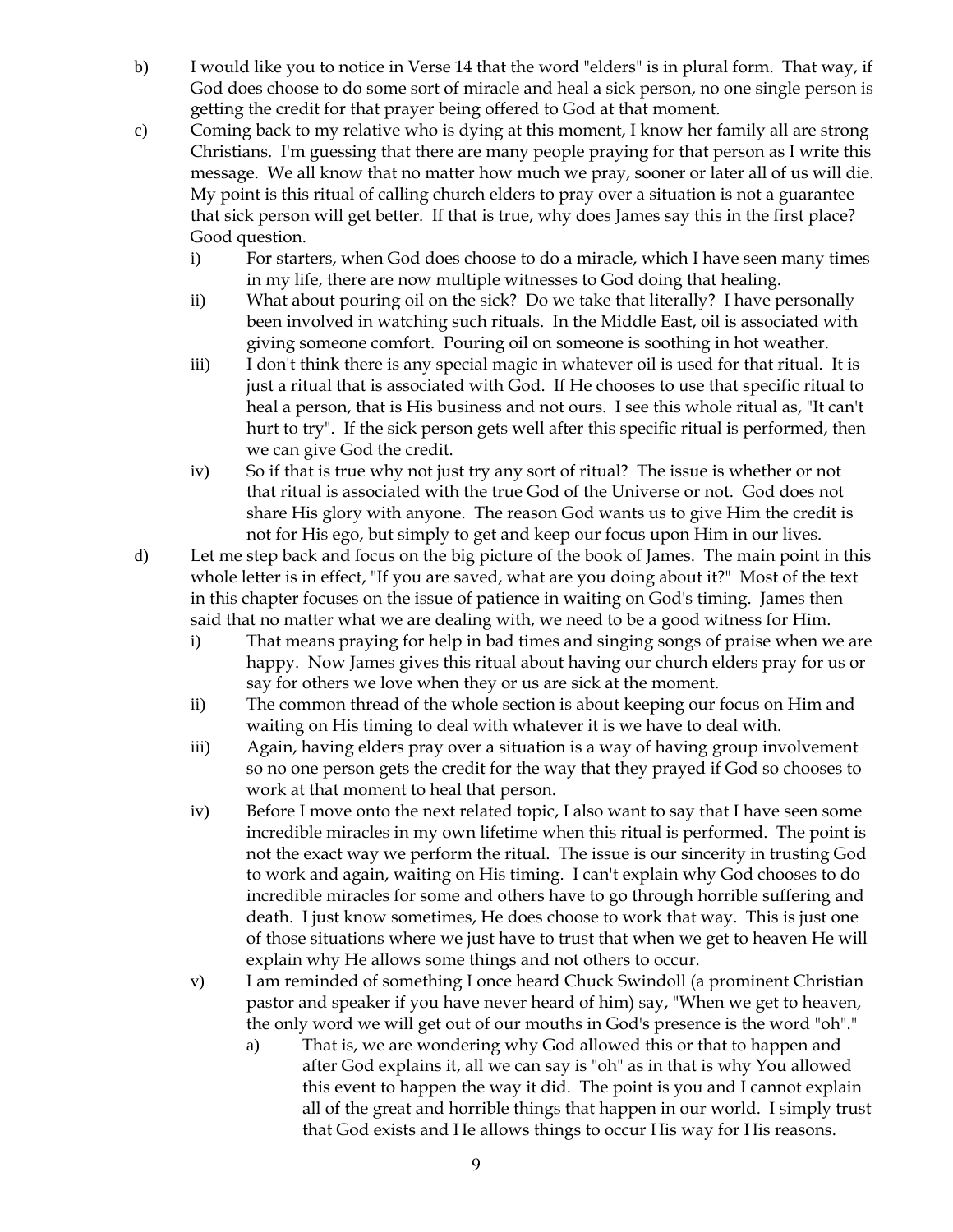- e) All of that now leads us to Verse 15. The final part of that verse says, "If he has sinned, he will be forgiven." This comes back to what I said earlier that only God alone can forgive sins. My point is that it is not about the elders of our church forgiving us, but God is the one who does the forgiving.
	- i) I am convinced that the first moment we realize that what we did that was sinful is wrong God forgives us. Remember that to repent of a sin is simply to think or say that "God's view (or the bible's view) on this issue is right and I was wrong on that same issue and therefore, it is my desire to do things God's way and not my way."
	- ii) One of the most famous things Jesus taught is that if someone sins, we should be willing to forgive them "seventy times seven" times. (See Matthew 18:22). Some translations say "seventy seven times" as opposed to seventy times seven.
		- a) The point is we should never be counting how many times one has sinned and then say, "you will never change I can't forgive you anymore".
		- b) But what about the habitual liar? What about say, a drug addict who then keeps going back to their bad habit? Do we give money to someone who we know can't be trusted to keep their word?
		- c) The answer is one has to separate forgiveness from trust. We may not trust someone until they can prove over time they can be trusted. However, if God is willing to forgive anyone who is sincere, we should as well.
	- iii) Besides the issue of being patient with imperfect people (all of us), let us go back to the verse itself. The issue was praying over sick people. As an example suppose someone is sick, due to a venereal disease caused by committing to a sin. Praying over such a person might convict them of that sin. If God is willing to forgive such a person, so should the elders who are praying over that person.
	- iv) My point is that it is not our job to confess every one of our sins to the elders of our church. We don't sin against our elders, but sin against God. The point of having elders praying in such situations is not to beat a confession out of us. It is that if we are that sick person, and people are there praying for us, it should get our focus on God and makes us realize and confess our sins to Him, and not the elders.
- f) Now let me focus on the first part of Verse 15. It says "And the prayer offered in faith will make the sick person well; the Lord will raise him up."
	- i) I have to admit, that seems like a contradiction. First it says that if that prayer said for this person is made in faith, they will get well. Then it says the Lord will "raise them up" as if they died right after prayer. This does require an explanation.
	- ii) To explain, notice the phrase "prayer making a sick person well". As I've beaten to death, the point is that God chooses to heal sometimes and other times He lets us learn things from those difficult times. There is no specific prayer that elders can say that will automatically make us well again. Again, the purpose of prayer is to help us get our will aligned with God's will. He does give some believers a special gift of healing, but it is not a switch that one can turn on and off. Healing is still up to God and we have to let Him work His way and on His timing. (Look, there's that "patience" issue coming back again.  $\odot$ )
	- iii) With that speech out of my system, I think the whole point here is that if the one who is sick is trusting in God to help them through that sickness, no matter how long it takes or what is the outcome, one will be saved. Again, it comes back to the basic idea that salvation requires our trust that Jesus is God and the fact that God the Father did raise Him from the dead and Jesus is in charge of our lives. If we accept that concept we will be saved. If people are praying over us and we agree to the "terms" of that prayer, that is how we are made well.
	- iv) The point is the word "well" does not necessarily refer to the relief from sickness. It refers to our trust in Jesus as both God and the one who is in charge of our lives.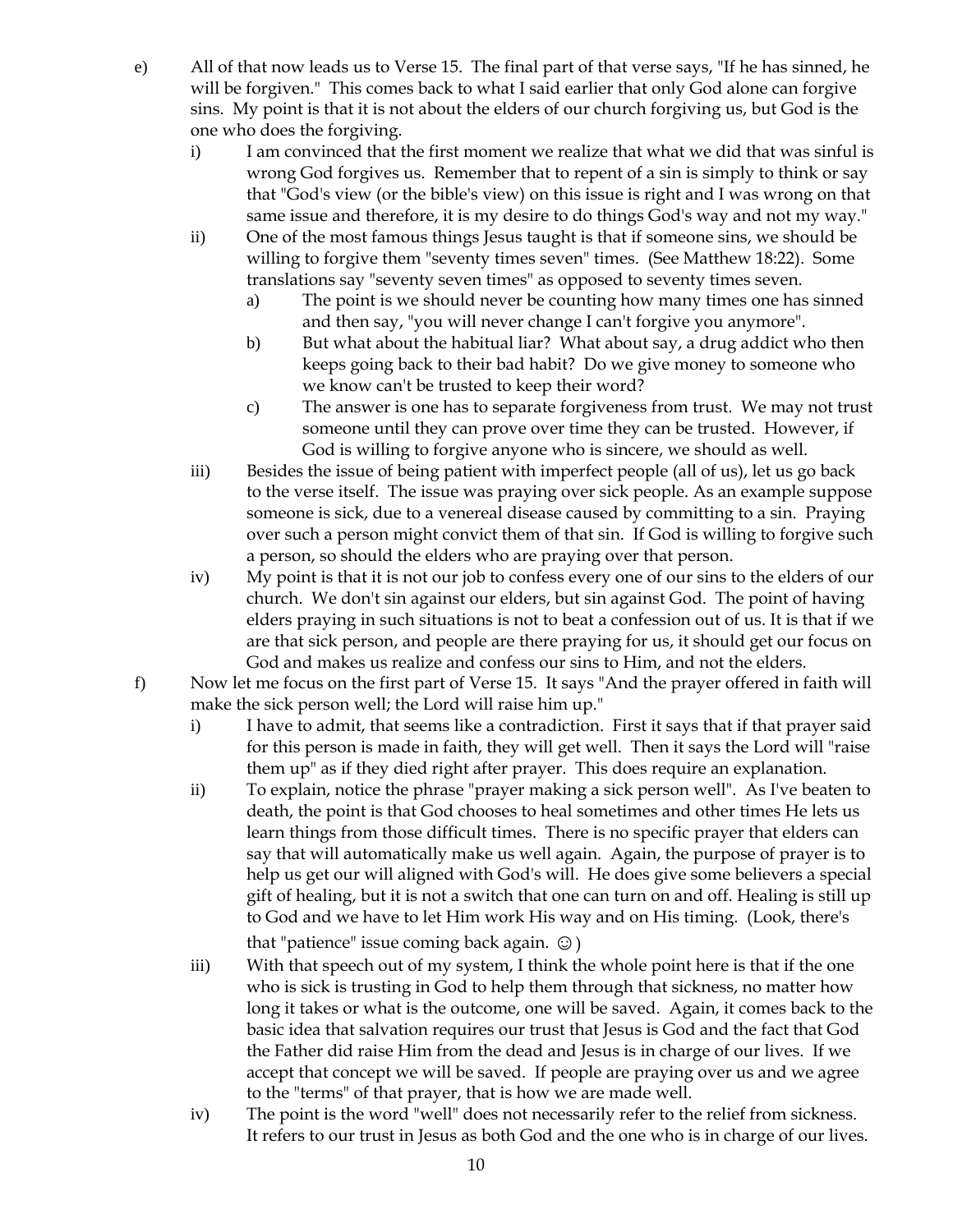- 14. Verse 16: Therefore confess your sins to each other and pray for each other so that you may be healed. The prayer of a righteous man is powerful and effective.
	- a) All of that discussion about praying over sick people leads us here to Verse 16. Reading it out of context, it would appear that the way to be forgiven of sin, is just to confess our sins to other people and then we will be forgiven. Assuming we have not sinned against the person we are talking to, it is God who forgives our sins, not the elders of our church or whoever else we are praying with at that moment.
	- b) The issue of confession is not so that person next to us will forgive us. It is to relieve our conscious of that sin we carry around with us. There is a wonderful healing aspect to let others know about whatever guilt we are carrying around inside of us due to a sin issue. Obviously we have to trust that person. That is why Roman Catholic churches have the concept of a "confession booths" and Protestant Christians are encouraged to confess our sins to each other in most denominations.
		- i) The point is only God alone can forgive us. Telling others is about letting go of the guilt we carry around inside of us due to whatever sin we are worried about.
		- ii) It also gives others a chance to help us by praying with us over that issue. As I've stated a lot in this study of James, the only way to overcome any sin is by relying on His power and not our own willpower to make us better people.
		- iii) Having God fearing people praying with us and for us is not a magic pill to make us better. It is the fact that people are asking for God's help in order for us to live the type of life that He wants us to live. Having other Christians sincerely pray for us to draw closer to Him, helps us to realize others care about us, and those others want to see us draw closer to Him and rely upon His power to live the type of life that God desires that we live. That is why we confess sins to each other and pray for one another so that all of us can rely on His power to live, as He desires.
- 15. Verse 17: Elijah was a man just like us. He prayed earnestly that it would not rain, and it did not rain on the land for three and a half years. <sup>18</sup> Again he prayed, and the heavens gave rain, and the earth produced its crops.
	- a) Every now and then, James likes to mention the name of someone famous from the Old Testament as an example to be used for whatever issue James is talking about. Here he brings up a bible prophet named Elijah. For those of you not familiar with him, there is no book of Elijah. However, he is a significant figure in "1st Kings". He was a prophet of God during the time period when Israel was ruled by kings.
	- b) The history behind this was that there was a wicked Israelite king named Ahab. Elijah wanted to show this king that the true God is in charge of the world and not the false gods that this king worshipped. To prove his point, Elijah said in 1st Kings, 17:1 that there would be no rain in Israel (The Northern Kingdom) until Elijah said otherwise.
		- i) What is fascinating to bible scholars is the three and one half year time frame that is specified here in James is not specified in the Old Testament. Some just say that James was speculating, but I disagree. If James was speculating, why give such a specific time period? I think that this is one of those little proofs that this letter by James is God inspired simply because he gave information that was not revealed until this moment in time.
	- c) With that said, the important thing is not the three and one half year period, it is that we are learning of another issue about faith in God, patience and waiting on His timing. My personal view is not that Elijah said, "Ok 3.5 years that's long enough. Let it rain". I think it was all about waiting on God's timing and after that time specific time frame, God said, "that's enough, I've made my point." A lot of innocent people had to suffer due to that drought. However the king and all the people who lived under that king realized for that moment that the God of the Israelites is the true God and don't mess with Him. The point is Elijah was just a man, who was used by God in great way to show His power to us.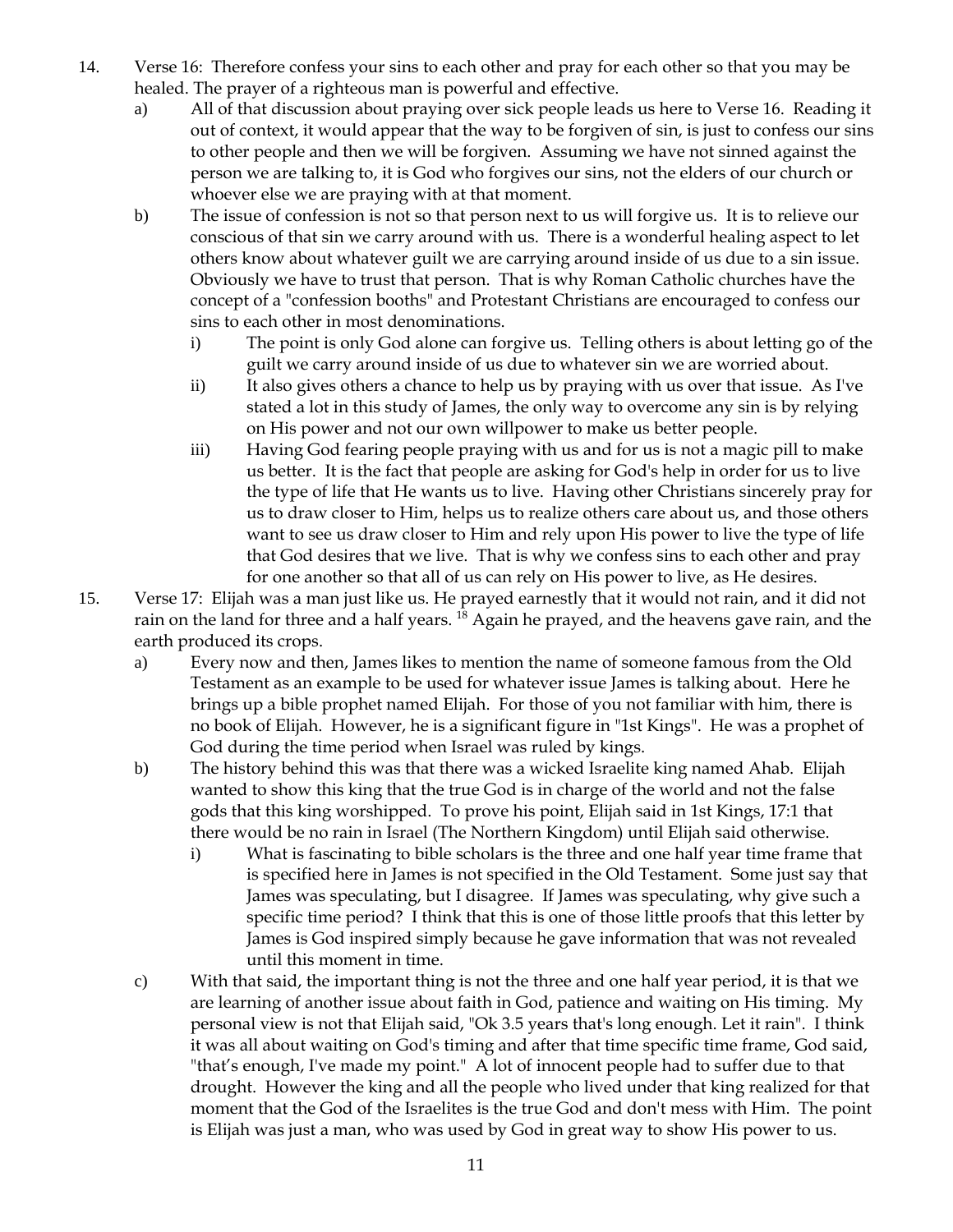- d) So does that mean if I pray hard enough it will start or stop raining? Again, prayer is not about getting our will done, but His. If it is His will to make it stop, we can pray for that to happen as easily as we can pray for someone to be healed of sickness. The underlying point is not only that God wants us to pray for His will to get done (so that our will, will be in alignment with His will), but also that we can demonstrate both patience and faith by trusting in His will to be done. In that sense, Elijah is no greater than you or I. God can and does choose to work through anyone willing to trust Him to do His will.
	- i) As one reads through the entire bible, one gets the impression that God likes to go through incredible lengths to get us to focus upon Him and have a relationship with Him. To put it simply, God loves us too much to leave us alone.
	- ii) Therefore, the point is God is willing to do allow bad things to happen in order to draw us back to Him as well as allow good things to happen to us if we are just willing to give Him the praise for those good things that happen in our lives.
	- iii) The point of all of this is that faith in God does require patience that He is working out our lives for His glory, through the good and bad times of our lives.
- 16. Verse 19: My brothers, if one of you should wander from the truth and someone should bring him back, <sup>20</sup> remember this: Whoever turns a sinner from the error of his way will save him from death and cover over a multitude of sins.
	- a) James ends this letter by stating the fact that God desires team work if for no other reason, then the fact that Christians can help each other to stay focused on Him.
	- b) To put it another way, having patience on God's timing is a hard way to live and we need to encourage each other to keep on trusting in Him no matter what we are dealing with.
	- c) That leads me to Verse 20. The verse implies that if we help someone turn from sin, then we will save him from death and cover a multitude of sins.
		- i) Let's be honest. The statistics on death are pretty steady. 1 of out of 1 people die.
		- ii) Therefore, James is not talking about literal death but spiritual death. If James is talking about nonbelievers, then showing someone the way they have sinned is a way of helping people draw closer to God, which is what He desires all of us use our lives in order to accomplish.
		- iii) What if we are in a situation where we are encouraging someone who is already saved? By helping other Christians turn from sin, we are helping them to do His will for their lives at that moment. Does that mean we should force our will on others? As I once heard Dr. James Dobson say, "I can't even force my own dog to do what I want him to do, let alone force anyone else to do my will".
		- iv) The point is we should if we get the opportunity offer to help others, but we can never force our will upon anyone else. It never works. However, helping others to turn from sin usually prevents them from committing more sins, which is James final point in that verse. It saves him (or her) from death not only in the sense of salvation, but also in the sense of Christians encouraging each other in order to do His will for all of our lives.
	- d) OK, why end this letter this way. It seems like a tough way to end it. The issue at hand is about Christians working as a team in order to encourage each other to live the type of life that God wants us to live. It is about having the patience and trust that He is guiding us as He desires and we should encourage each other to trust in Him. In that sense, this ending is the perfect ending of the letter, as we help each other to trust in Him through our lives.
- 17. I want to end with a prayer I personally use a lot. In Colossians 1:11-12, Paul prays that we all be strengthened with His power so we may have great endurance and patience and joy. That is the desire for my own life as well as those of you who read these lessons. Yes I want all of us to have patience in waiting on His timing, but we do it through His power and not our own. That is my closing prayer for all of us. We ask this in Jesus name, Amen.
- 18. Since this is my last lesson on James, on the next page is my sources I use for these lessons.